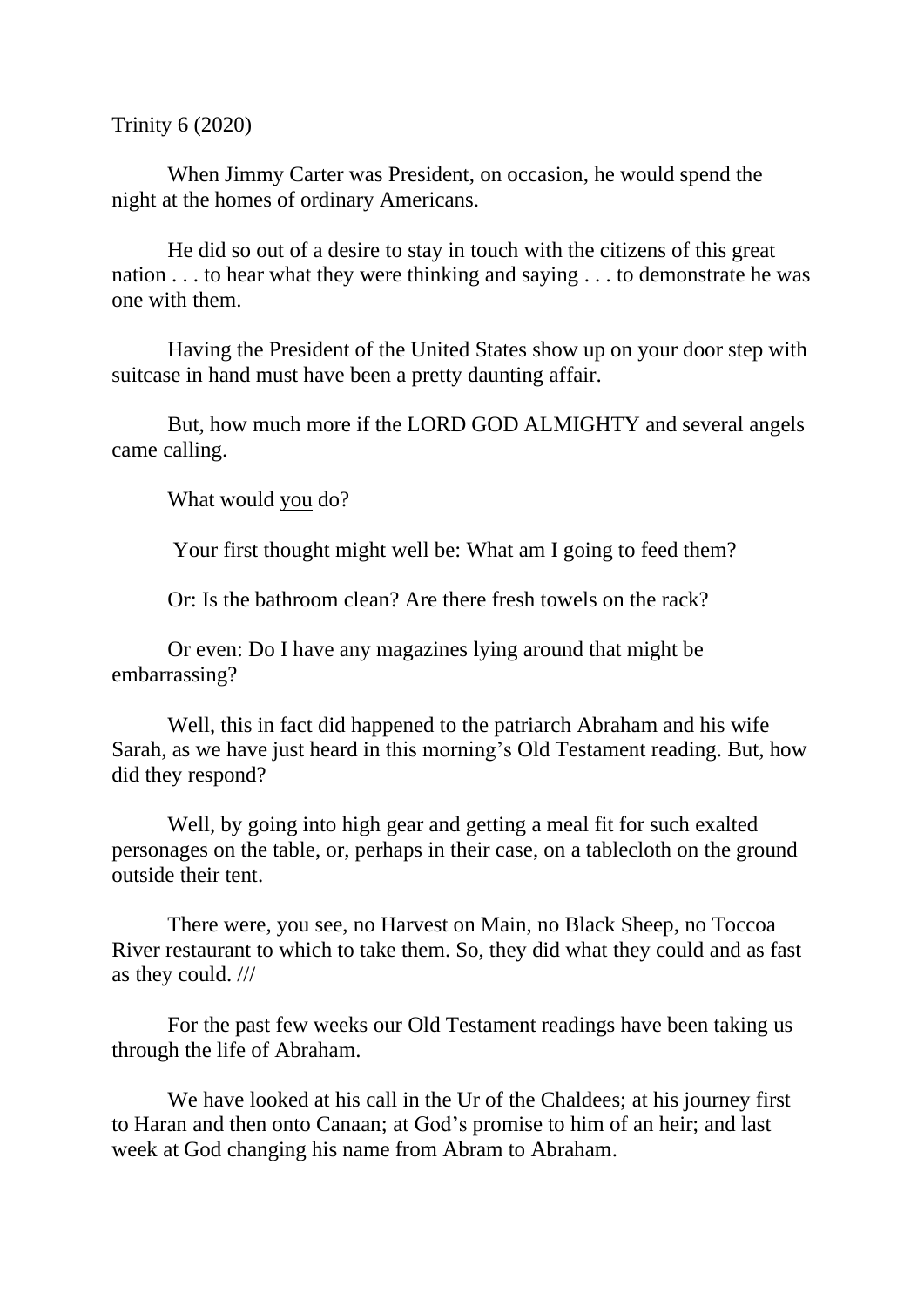Today, we come to a new episode in his life: a visit from these three mysterious strangers.

I dare say that this is one of the most puzzling passages in the Bible, because, as I have already mentioned, One of these three is identified with the LORD.

By the way, whenever you see L-O-R-D in all caps in your Bible be aware that the word being translated is **Yahweh**, the most sacred name for God. That is the case in verse 1 of today's reading:

## **"And the LORD appeared unto [Abraham] in the plains of Mamre."**

Some commentators have suggested that the One with whom Abraham spoke and ate was none other than the pre-incarnate Christ, Jesus before Bethlehem.

It makes sense. After all, St. John in his prologue, writes:

## **"In the beginning was the Word, and the Word was with God, and the Word was God. The same was in the beginning with God."**

There was never a time when the Son of God was not. So, why should we be surprised at an early manifestation of Him? ///

With that introduction, there are a number of applications we can draw from this reading. One of the most obvious being the importance of hospitality. Indeed, the writer of Hebrews picks up on this one and tells early members of the Christian community:

## **"Be not forgetful to entertain strangers: for thereby some have entertained angels unawares."**

But that in fact is not the theme or focus I have chosen for this morning. It is rather: **"People of Warts: God of Power".**

What do I mean by these words?

Well, have you ever seen any of those old TV Westerns where you know immediately who the good guys are and who are the bad?

The good wear white hats, the bad black.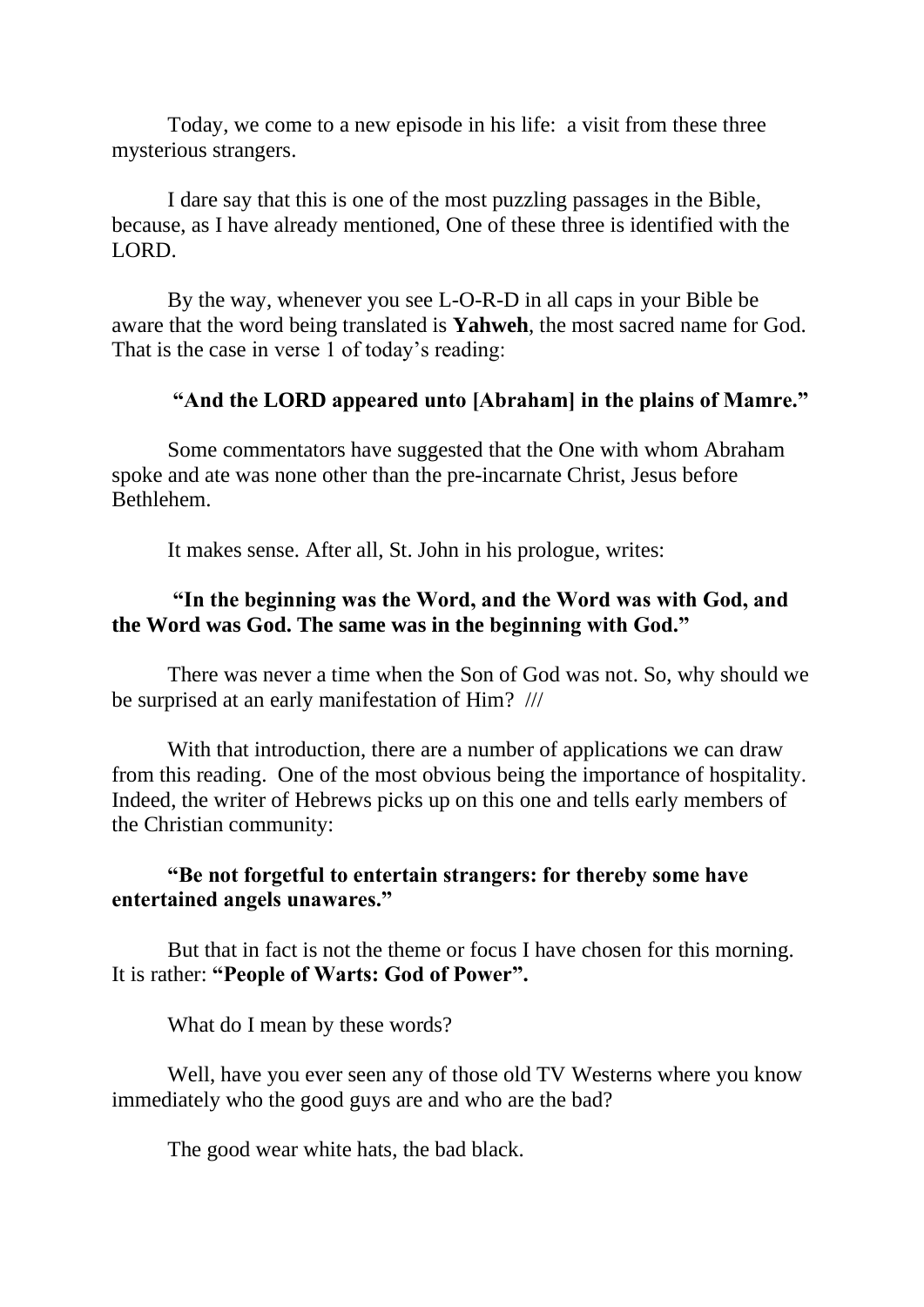Would that life were that simple?

Someone has said:

## **"There is so much good in the worst of us and so much bad in the best of us that it behoves us not to talk about the rest of us."**

No doubt there is a lot of truth in that saying. We all have warts, yes, even those that the Bible holds up as heroes of the faith, including Abraham and Sarah.

Abraham, you might remember, lied about the identity of his wife when the couple went down to Egypt during a famine. Instead of presenting her as his wife, he presented her as his sister.

And in today's passage Sarah seems to have had a momentary lapse of faith. Listening through the tent door, she laughs when this mysterious Visitor says she is going to conceive and have a baby.

And, when confronted with it, she lies, saying: "I laughed not."

So, what is my point? /// It is this:

God does not let *our* imperfections, *our* lapses of faith, *our* warts, stand in the way of bringing about His purposes of good.

Our faith**less**ness is no match for His faith**ful**ness. His power is greater than all our sins.

Towards the end of today's passage, we find the divine Messenger asking: **"Is anything too hard for God?"**

This question does not get answered with words. But it does get answered.

Initially, it gets answered around a year later when Sarah does in fact give Abraham an heir. The boy's name was Isaac. He was the son of promise and bearer of the Covenant.

But, the great crescendo comes 2000 year later when God the Father raises Jesus Christ from the dead.